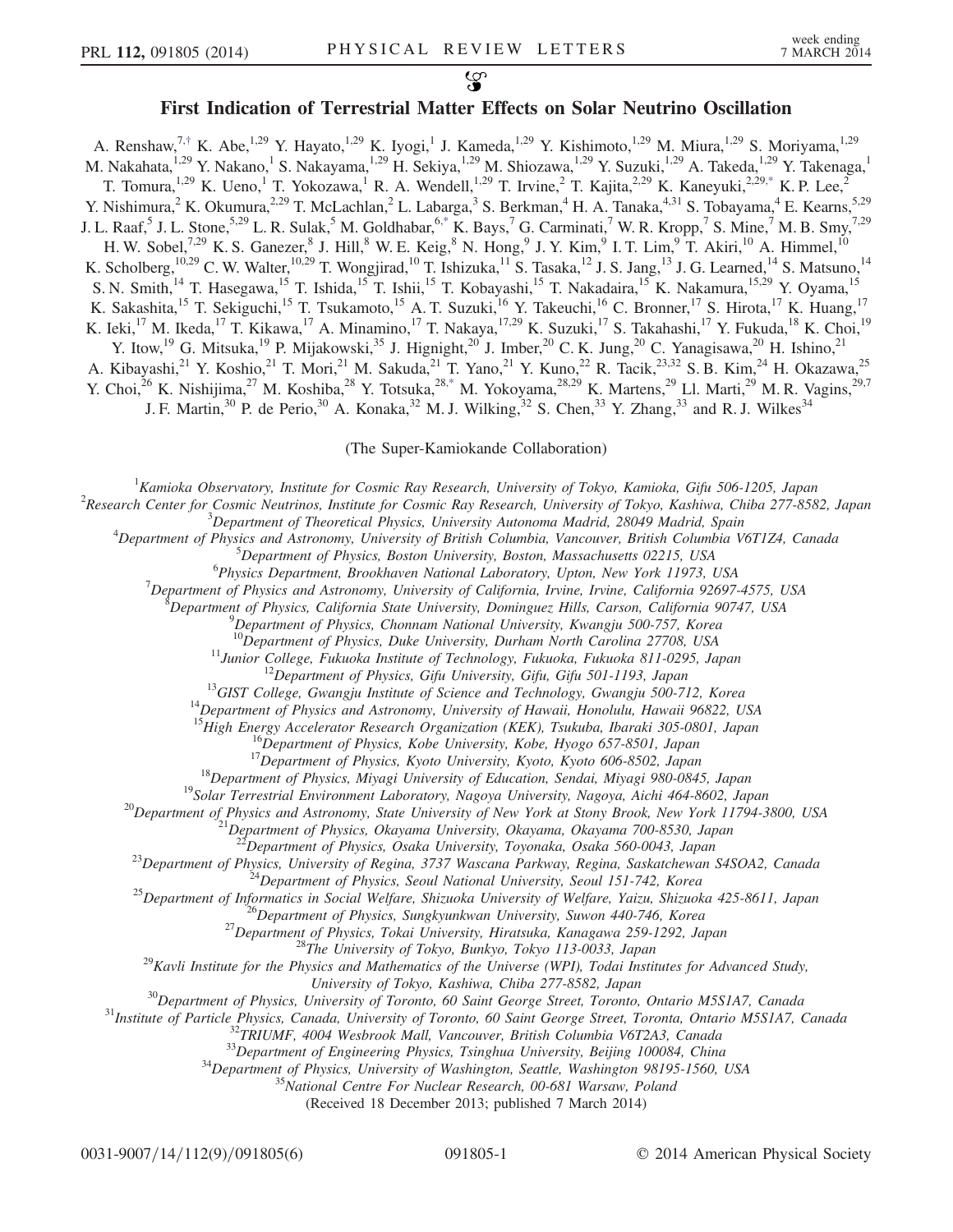We report an indication that the elastic scattering rate of solar <sup>8</sup>B neutrinos with electrons in the Super-Kamiokande detector is larger when the neutrinos pass through Earth during nighttime. We determine the day-night asymmetry, defined as the difference of the average day rate and average night rate divided by the average of those two rates, to be  $[-3.2 \pm 1.1)(stat) \pm 0.5(syst)]\%$ , which deviates from zero by 2.7 $\sigma$ . Since the elastic scattering process is mostly sensitive to electron-flavored solar neutrinos, a nonzero day-night asymmetry implies that the flavor oscillations of solar neutrinos are affected by the presence of matter within the neutrinos' flight path. Super-Kamiokande's day-night asymmetry is consistent with neutrino oscillations for  $4 \times 10^{-5}$  eV<sup>2</sup>  $\leq \Delta m_{21}^2 \leq 7 \times 10^{-5}$  eV<sup>2</sup> and large mixing values of  $\theta_{12}$ , at the 68% C.L.

DOI: [10.1103/PhysRevLett.112.091805](http://dx.doi.org/10.1103/PhysRevLett.112.091805) PACS numbers: 14.60.Pq, 26.65.+t, 96.50.sf

Neutrino flavor oscillations occur when the phase difference of a superposition of massive neutrinos changes. Such phase changes occur while neutrinos are propagating in vacuum (vacuum oscillations). Wolfenstein [\[1\]](#page-5-2) realized that the neutrino-electron elastic forward-scattering amplitude introduces additional phase shifts. As a consequence, neutrinos propagating in matter will oscillate differently than neutrinos propagating through vacuum. These matter effects are a fundamental prediction of the present theory of neutrino oscillations. In this Letter, we report an indication of the existence of such matter effects.

Vacuum oscillations cannot easily explain a solar neutrino electron-flavor survival probability  $P_{ee}$  which is measured to be significantly below one half [2–[8\]](#page-5-3), in the energy region of ∼8 to 18 MeV. Mikheyev and Smirnov [\[9\]](#page-5-4) explained this experimental fact as the adiabatic transformation of the neutrinos through the varying solar density causing a resonant conversion to the second mass eigenstate inside the Sun (MSW resonance). Lower energy (< 2 MeV) solar neutrino data [\[10\]](#page-5-5) are still described well as averaged vacuum oscillations. However, searches for the transition of  $P_{ee}$  from the MSW resonance to vacuum oscillations (near 3 MeV) were, so far, unsuccessful [\[8,11\]](#page-5-6). Moreover, these previous observations imply matter effects only indirectly, since there is no "control beam" of solar neutrinos that only propagates in vacuum. Atmospheric neutrino experiments can probe the existence of matter effects within the Earth in a similar fashion, and while there is currently no significant departure of present atmospheric data [\[12,13\]](#page-5-7) from the vacuum oscillation predictions, these effects will serve to determine the mass hierarchy and CP phase in future atmospheric and long baseline experiments.

The cleanest and most direct test of matter effects on neutrino oscillations is the comparison of the daytime and the nighttime solar neutrino interaction rates (solar daynight effect). In this comparison, the solar zenith angle controls the size and length of the terrestrial matter density through which the neutrinos pass, and, thereby, the oscillation probability and the observed interaction rate. An increase in the nighttime interaction rates implies a regeneration of electron-flavor neutrinos. Other solar neutrino measurements [\[3,8,14\]](#page-5-8) have found no significant day-night differences. Here, we report a  $2.7\sigma$  indication of a nonzero solar neutrino day-night effect. (This is consistent with the strong limits of [\[14\]](#page-5-9) using 861 keV monoenergetic neutrinos, an energy where presently preferred neutrino oscillation parameters predict no day-night effect.)

Super-Kamiokande (SK) is a 50 000 metric ton cylindrical water Cherenkov detector. The optically separated 32 000 ton inner detector (ID), viewed by ∼11 100 50 cm diameter photomultiplier tubes (PMTs), is surrounded by an 18 000 ton active veto shield, viewed by ∼1900 20 cm diameter PMTs. The detector is described in detail in [\[15\]](#page-5-10). SK detects recoil electrons coming from the elastic scattering of solar neutrinos with electrons. Only <sup>8</sup>B and hep solar neutrinos produce recoil electrons of sufficiently high energy to be detected in SK. Neutrino-electron elastic scattering is mostly sensitive to electron-flavored neutrinos, because the cross section for  $\nu_{\mu,\tau}$  scattering is six times smaller, since only the electroweak neutral-current interaction channel contributes. The scattering vertex is reconstructed using the timing of the Cherenkov light, while the direction and energy of the recoil electrons are determined from the light pattern and intensity. For 10 MeVelectrons in SK-IV, the vertex resolution is 52 cm, the directional resolution is 25° (limited by multiple Coulomb scattering), and the energy resolution is 14.0% (dominated by Poisson fluctuations of the number of photons detected with ∼6 photoelectrons per MeV). More details are given in  $[4–6,11]$ .

There are four distinct phases of SK. Initially, SK-I had 11 146 ID PMTs and used 1496 live days between 1996 and 2001 for low-energy analysis [\[4\].](#page-5-11) In 2001, an accident during maintenance destroyed ∼7000 ID PMTs. 5182 surviving and spare ID PMTs were then deployed for SK-II [\[5\],](#page-5-12) running between 2002 and 2005, with a total low-energy analysis live time of 791 days. After full reconstruction of the detector, SK-III [\[6\]](#page-5-13) took data between 2005 and 2008, acquiring 548 live days for the low-energy analysis, with 11 129 ID PMTs. Since 2008, SK-IV has been running with an upgraded electronics and data acquisition system. In this Letter, data from SK-I, SK-II, SK-III, and 1306 live days of SK-IVare used [\[11\]](#page-5-14). The daynight analysis uses recoil electrons above 4.5 MeV in SK-I, III, and IV and 7 MeV in SK-II. The energy range of the SK-I-III day-night analysis is identical as in [4–[6\];](#page-5-11) however, here, it is quoted as kinetic energy (we simply subtracted 0.5 MeV) while [4–[6\]](#page-5-11) use total energy. In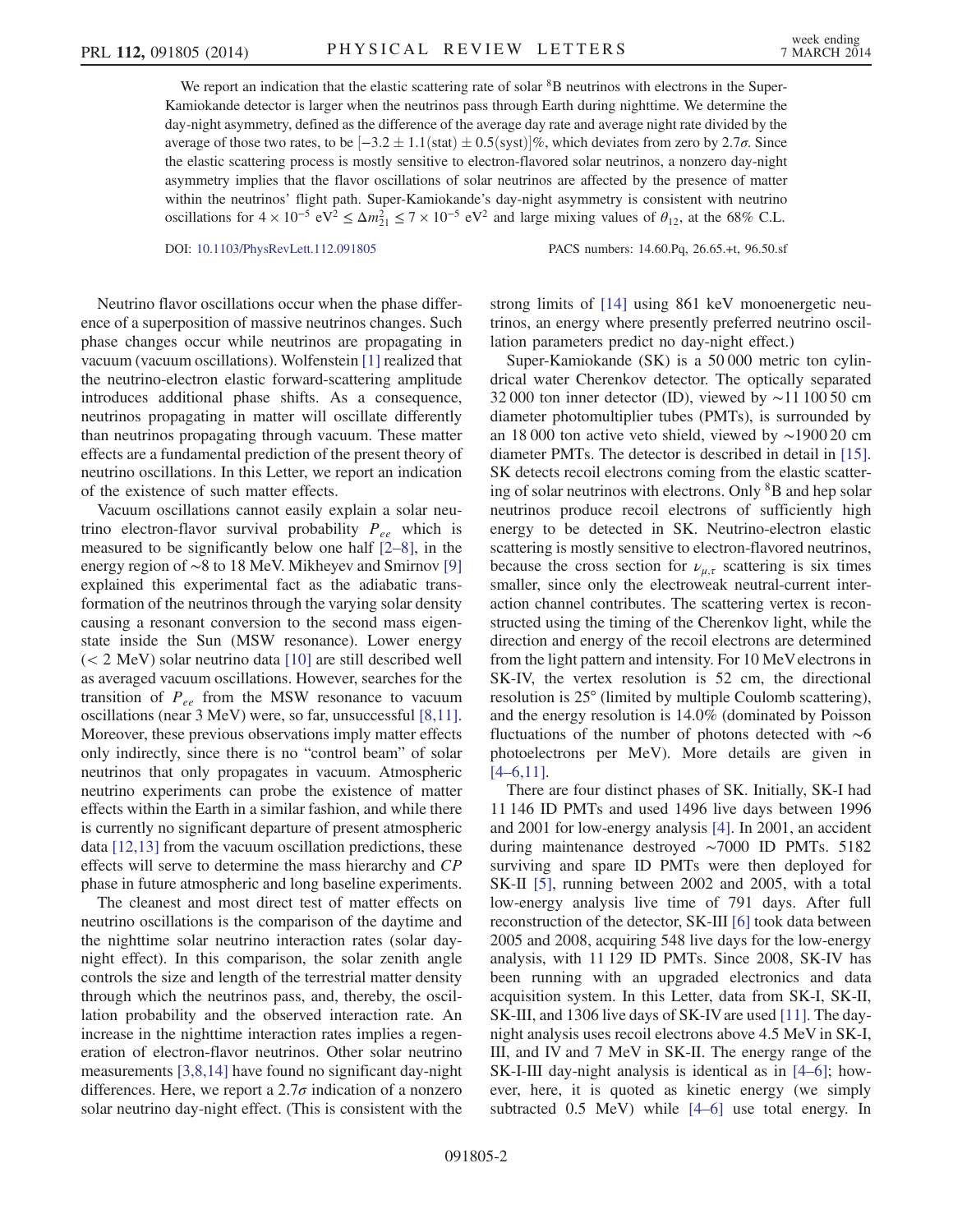[\[11\]](#page-5-14), the observed solar neutrino signal at lower recoil electron energies is used for the flux and spectrum analysis.

At the time of each event, the solar zenith angle  $\theta_z$  is determined. This is the angle between the vector from the solar position to the event vertex and the vertical detector  $(z)$  axis. The precision of the cosine of this angle is much better than  $10^{-3}$ , the bin width used in the following analysis. The accuracy of this angle is limited only by SK's absolute time precision (a few 100 ns) and basic astronomy. The SK elastic scattering rate as a function of the solar zenith angle  $r(\cos \theta_7)$  is used to search for a day-night difference in the interaction rate. The expected change in the interaction rate due to the varying Sun-Earth distance (induced by the eccentricity of Earth's orbit) is taken into account throughout this Letter. The most straightforward method to look for a day-night effect is to define separate day (cos  $\theta_z \le 0$ ) and night (cos  $\theta_z > 0$ ) samples. Based on  $r_D$  ( $r_N$ ), the average scattering rate of the day (night) sample, we define the SK day-night (DN) asymmetry as  $A_{DN} = (r_D - r_N)/\frac{1}{2}(r_D + r_N)$ . Therefore,  $A_{DN} = 0$ implies no terrestrial matter effect on solar neutrino oscillations.

To increase sensitivity, Ref. [\[16\]](#page-5-15) first introduced an unbinned maximum likelihood fit of the solar zenith angle distribution of the rate  $r(\cos \theta_z)$  to the day-night variation amplitude  $\alpha$ . This was done using "shapes" of such variations expected from neutrino oscillation calculations. By construction,  $\alpha$  scales the calculated day-night asymmetry  $A_{\text{DN}}^{\text{calc}}$  while leaving the average rate unchanged, giving the measured day-night asymmetry  $A_{\text{DN}}^{\text{fit}} = A_{\text{DN}}^{\text{calc}} \times \alpha$ . This more sophisticated method, referred to as the "amplitude fit," was also used in [\[4\].](#page-5-11) The calculated oscillation shapes ignore the SK daytime overburden, which can be up to a few kilometers depending on the solar zenith angle.

We refer to the angle between the solar and reconstructed recoil electron candidate directions as  $\theta_{sun}$ . The solar neutrino interaction rate is extracted by an extended maximum likelihood fit [\[4\]](#page-5-11) to the  $\cos \theta_{\text{sun}}$  distribution. Reference [\[16\]](#page-5-15) expands the signal likelihood to allow for a time-dependent solar neutrino-electron elastic scattering rate, parametrized by the amplitude scaling variable  $\alpha$ . The best-fit  $\alpha$ , multiplied with  $A_{DN}^{\text{calc}}$ , defines a best-fit  $A_{DN}^{\text{fit}}$ . In this manner, the day-night asymmetry is measured more precisely statistically. It is also less vulnerable to some key systematic effects, such as directional variation of the energy scale (the frequency of which is limited by SK's angular resolution, ∼25°).

Because the amplitude fit depends on the shape of the day-night variation, given for each energy bin in [\[16\]](#page-5-15) (and also in [\[4\]](#page-5-11)), it necessarily depends on the assumed oscillation parameters. Vacuum oscillations depend on the neutrino energy, the length of the flight path  $L$  and the oscillation parameters, the difference of the squared masses of the mass eigenstates  $\Delta m_{ij}^2$  ( $i = 1, 2, 3, ...$ ), and the mixing of the mass eigenstates with the flavor eigenstates (mixing angles  $\theta_{ij}$ ). If the neutrinos propagate through matter, then the density of the matter will effectively change the oscillation parameters. It was shown, analytically, by [\[17,18\]](#page-5-16) that  $r(\cos \theta_z) - r_D$  oscillates with the vacuum frequency  $(\Delta m_{21}^2/4E)L$ , if  $L \approx 2R \cos \theta_z$  now denotes the path length of the neutrino inside Earth (R being Earth's radius). Although the dependence of matter effects on the mixing angles (in or near the large mixing angle solutions and for  $\theta_{13}$  values consistent with reactor neutrino measurements [\[19\]\)](#page-5-17) is quite small, the dependence on  $\Delta m_{21}^2$  is more noticeable. The fit is run for solar oscillation parameter sets which predict various matter effects (10<sup>-9</sup> eV<sup>2</sup> ≤  $\Delta m_{21}^2$  ≤ 10<sup>-3</sup> eV<sup>2</sup> and 10<sup>-4</sup> ≤ sin<sup>2</sup> $\theta_{12}$  $\leq$  1), for values of sin<sup>2</sup>  $\theta_{13}$  between 0.015 and 0.035.

Figure [1](#page-2-0) combines the data from all four SK phases to show the measured zenith angle distribution of the flux assuming no oscillations. The expected zenith variation assuming best-fit oscillation parameters [\[11\]](#page-5-14) from a global fit based on solar neutrino data [2,4–[6,8,10,11\]](#page-5-3) is overlaid in solid red. The dashed blue line also includes reactor antineutrino data [\[21\]](#page-5-18). The day and night flux values given in the left portion of Fig. [1](#page-2-0) imply a day-night asymmetry of  $A_{\text{DN}} = [-4.2 \pm 1.2 \text{(stat)}]\%$ . The ninth data point in the right panel of Fig. [1](#page-2-0) shows an ∼2 sigma deviation, enhancing the resulting  $A_{DN}$ . We believe this is a statistical fluctuation, accounted for by the quoted statistical uncertainties. The result  $A_{DN}^{\text{fit}}$  coming from the unbinned maximum likelihood fit is less prone to these types of fluctuations. To calculate the total systematic uncertainty, the individual systematic uncertainties of the four phases (for values see [4–[6,11\]\)](#page-5-11) are assumed to be uncorrelated, since the dominant contributions come from the energy-scale uncertainty (tuned independently for each

<span id="page-2-0"></span>

FIG. 1 (color online). SK combined solar zenith angle dependence of the <sup>8</sup>B solar neutrino flux. Solid red (dashed blue) gives the prediction based on oscillation parameters from a fit to SK data while constraining the flux (solar  $+$  KamLAND fit) and the dashed-dotted line gives the total average flux.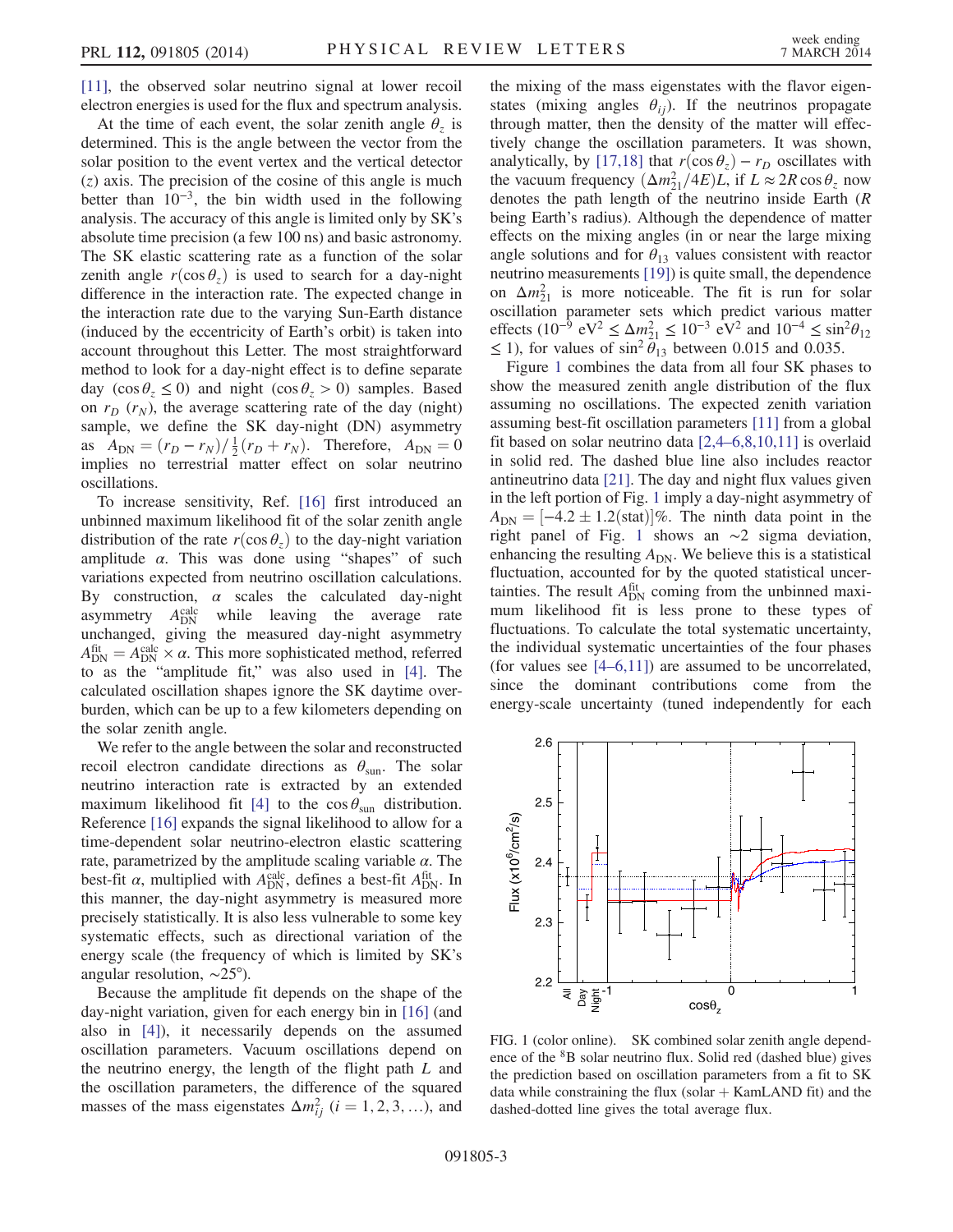<span id="page-3-0"></span>TABLE I. Day-night asymmetry for each SK phase, coming from separate day and night rate measurements (middle column) and the amplitude fit (right column). The uncertainties shown are statistical and systematic. The entire right column assumes the SK best-fit point of oscillation parameters.

|          | $A_{DN} \pm (stat) \pm (syst)$ | $A_{\text{DN}}^{\text{fit}} \pm (\text{stat}) \pm (\text{syst})$ |
|----------|--------------------------------|------------------------------------------------------------------|
| $SK-I$   | $(-2.1 \pm 2.0 \pm 1.3)\%$     | $(-2.0 \pm 1.7 \pm 1.0)\%$                                       |
| $SK-II$  | $(-5.5 \pm 4.2 \pm 3.7)\%$     | $(-4.3 \pm 3.8 \pm 1.0)\%$                                       |
| $SK-III$ | $(-5.9 \pm 3.2 \pm 1.3)\%$     | $(-4.3 \pm 2.7 \pm 0.7)\%$                                       |
| SK-IV    | $(-5.3 \pm 2.0 \pm 1.4)\%$     | $(-3.4 \pm 1.8 \pm 0.6)\%$                                       |
| Combined | $(-4.2 \pm 1.2 \pm 0.8)\%$     | $(-3.2 \pm 1.1 \pm 0.5)\%$                                       |

phase) and the background directional distribution shape uncertainty (evaluated from detector zenith angle data distributions and limited by statistical fluctuations). The measured day-night asymmetry when using this simple method is shown in the middle column of Table [I](#page-3-0), along with the statistical and systematic uncertainties. SK measures the day-night asymmetry in this simple way as  $A_{\text{DN}} = [-4.2 \pm 1.2 \text{(stat)} \pm 0.8 \text{(syst)}]\%$ , which deviates from zero by  $2.8\sigma$ .

Figure [2](#page-3-1) shows the combined SK-I/II/III/IV day-night amplitude fit as a function of recoil electron energy. In each recoil electron energy bin  $e$ , the day-night variation is fit to an amplitude  $\alpha_e$ . The displayed day-night asymmetry values are the product of the fit amplitude  $\alpha_e$  with the expected day-night asymmetry  $A_{\text{DN,calc}}^e$  (red), when using the SK best-fit point of oscillation parameters  $(\Delta m_{21}^2 = 4.8_{-0.9}^{+1.8} \times 10^{-5} \text{ eV}^2$ ,  $\sin^2 \theta_{12} = 0.342_{-0.025}^{+0.029}$  [\[11\]](#page-5-14) and  $\sin^2 \theta_{13} = 0.025 \pm 0.003$  [\[19\]\)](#page-5-17). These parameters are chosen when using SK's spectral and time variation data along with constraints on the  ${}^{8}B$  solar neutrino flux and  $\theta_{13}$ .

<span id="page-3-1"></span>

FIG. 2 (color online). SK day-night amplitude fit as a function of recoil electron kinetic energy (unlike [\[16\]](#page-5-15) which uses total energy), shown as the measured amplitude times the expected day-night asymmetry, for oscillation parameters chosen by the SK best fit. The error bars shown are statistical uncertainties only, and the expected dependence is shown in red.

When all energy bins are fit together and the same oscillation parameters are assumed, the resulting SK-measured day-night asymmetry coming from the amplitude fit is  $A_{\text{DN}}^{\text{fit}} = [-3.2 \pm 1.1 \text{(stat)}]\%$ , with an asymmetry of −3.3% expected by numerical calculations (see [\[16\]](#page-5-15) for details).

Originally, the systematic uncertainties on the SK-I and II day-night amplitude measurements (see [\[16\]\)](#page-5-15) were conservatively assigned to be the same as that of the simple day-night asymmetry measurement (see [\[4,5\]](#page-5-11)). Because [\[4,5\]](#page-5-11) only give total systematic uncertainties and not those for each of the components, we have now reestimated the systematic uncertainties of the day-night amplitude fit of the first two SK phases, using similar methods as for SK-III and IV. The methods for estimating the systematic uncertainties of the amplitude fit in SK-III and IV are detailed in [\[11\]](#page-5-14) (see Section 9.3). A summary of the various components of the systematic uncertainty on the day-night amplitude fit, as well as the total, is given in Table [II](#page-3-2) for each SK phase.

During the SK-I and II phases, the largest contribution to the systematic uncertainty came from the directional dependence of the energy scale. From the beginning of the SK-III phase, a depth-dependent water transparency parameter was introduced into the MC simulation program. This corrects for the depth-dependence of the water absorption coefficient and greatly reduces the directional dependence of the energy scale. The further reduction seen from SK-III to SK-IV comes from an improvement in the comparison between data and MC timing, the result of the electronics upgrade prior to SK-IV. The largest contribution to the systematic uncertainty now comes from the expected background shapes, which are derived from fits to the detector's zenith and azimuthal angle distributions after statistical subtraction of the solar neutrinos. The accuracy of these shapes are limited by statistics.

The additional contribution to the systematic uncertainty during SK-III and IV, coming from the event selection, is the result of the combination of the external event and tight fiducial volume cuts (see  $[6,11]$ ). The tight fiducial volume cut introduced at the start of SK-III is asymmetric in the  $\zeta$  direction, causing the external event cut to have different selection efficiencies during the day and night

<span id="page-3-2"></span>TABLE II. Day-night amplitude fit systematic uncertainties by SK phase. The total is found by adding the contributions for each phase in quadrature.

|                          | SK-I    | SK-II   | <b>SK-III</b> | <b>SK-IV</b> |
|--------------------------|---------|---------|---------------|--------------|
| <b>Energy Scale</b>      | $0.8\%$ | $0.8\%$ | $0.2\%$       | 0.05%        |
| <b>Energy Resolution</b> | 0.05%   | 0.05%   | 0.05%         | 0.05%        |
| <b>Background Shape</b>  | 0.6%    | 0.6%    | 0.6%          | 0.6%         |
| <b>Event Selection</b>   | .       | .       | $0.2\%$       | $0.1\%$      |
| Earth Model [20]         | 0.01%   | 0.01%   | 0.01%         | 0.01%        |
| Total                    | $1.0\%$ | $1.0\%$ | 0.7%          | $0.6\%$      |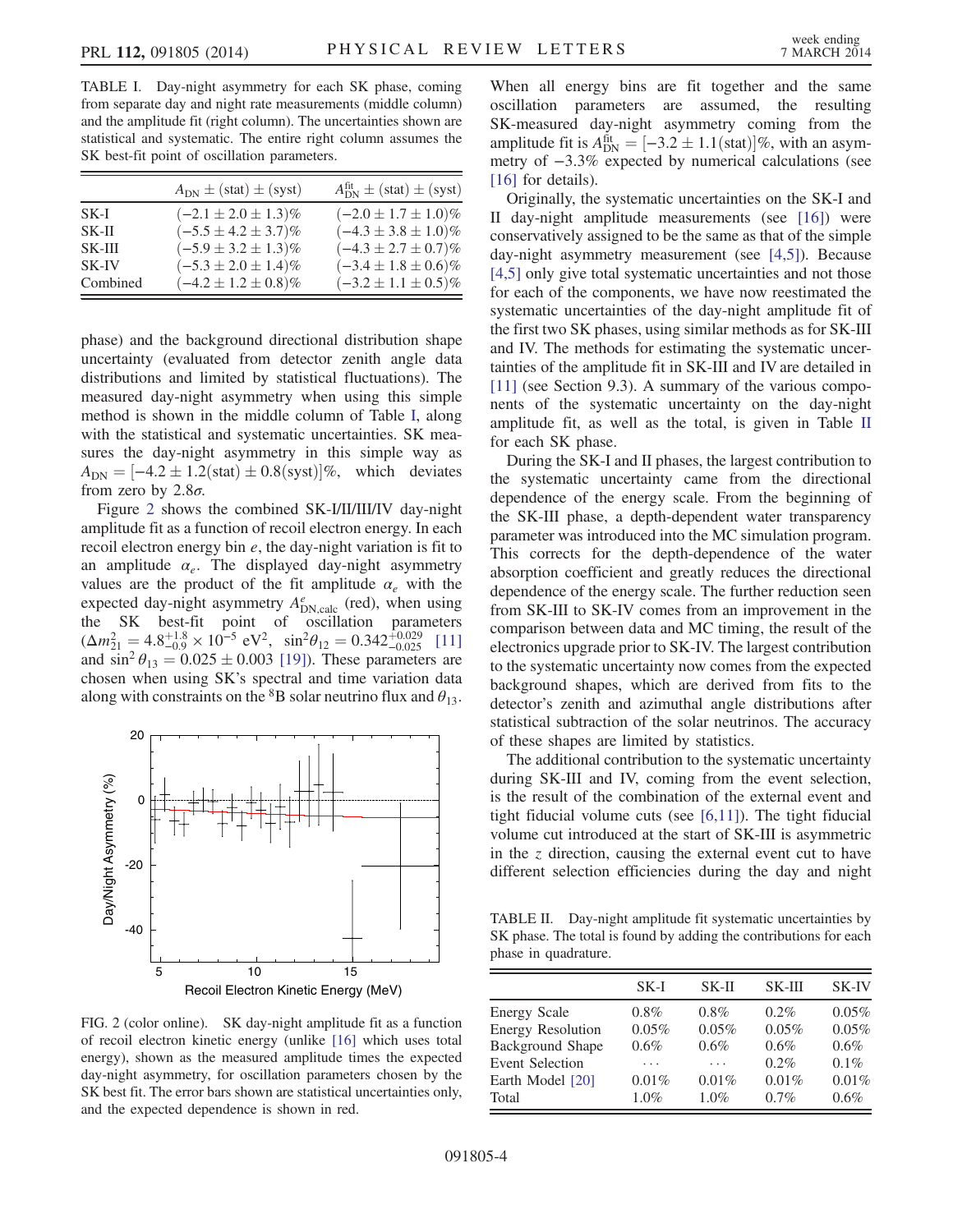times. As for the case of the simple day-night asymmetry measurement, the total systematic uncertainty of each SK phase is assumed to be uncorrelated, and is added in quadrature to the statistical uncertainty of the corresponding phase before combining the results of each phase together.

The right column of Table [I](#page-3-0) lists the measured day-night asymmetry coming from the amplitude fit to each phase, as well as the combined fit, for oscillation parameters at the SK best-fit point. The combined fit takes into account energy threshold and resolution. The equivalent SK day-night asymmetry coming from the amplitude fit is

$$
A_{\rm DN}^{\rm fit} = [-3.2 \pm 1.1(\text{stat}) \pm 0.5(\text{syst})] \%,
$$

which differs from zero by  $2.7\sigma$ . The measured value of the day-night asymmetry agrees with  $-3.2\%$ , within  $\pm 0.2\%$ , for all sets of oscillation parameters contained in the large mixing angle region. The SNO experiment also performed a search for the day-night variation of the charged-current interaction rate on deuterium [\[8\].](#page-5-6) From their result, we predict the SK day-night asymmetry to be  $A_{\text{DN}}^{\text{pred}} = (-2.0 \pm 1.8)\%$ . [SNO actually models the nightday asymmetry of the survival probability as  $a_0 + a_1(E_\nu -$ 10 MeV) and fits the coefficients  $a_i$  [\[8\].](#page-5-6) We scale the expected coefficients (based on  $\Delta m_{21}^2 = 4.84 \times 10^{-5} \text{ eV}^2$ ) by an amplitude  $\alpha_{\text{SNO}}$  and minimize the SNO  $\chi^2$  with respect to it. SNO data then implies  $a_0 = (3.4 \pm 2.9)\%$ , while SK and SNO combined is equivalent to  $a_0 = (4.8 \pm 1.6)\%$ .] Combining SK and SNO data yields  $A_{\text{DN}}^{\text{fit}} = [-2.9 \pm 1.0(\text{stat} + \text{syst})]\%$ , which differs from zero by  $2.9\sigma$ . The expected SK day-night asymmetry for these oscillation parameters is  $-3.3\%$ . Changing  $\Delta m_{21}^2$  to 7.41 ×  $10^{-5}$  eV<sup>2</sup> and sin<sup>2</sup>  $\theta_{12}$  to 0.31 (motivated by KamLAND data [\[21\]\)](#page-5-18) changes the SK-measured day-night asymmetry to  $[-3.0 \pm 1.0(\text{stat}) \pm 0.5(\text{syst})]$ %, slightly reducing the significance for a nonzero day-night asymmetry from 2.7 to 2.6σ.

Figure [3](#page-4-0) shows the  $\Delta m_{21}^2$  dependence of the equivalent day-night asymmetry of the SK combined amplitude fit for  $\sin^2 \theta_{12} = 0.314$  and  $\sin^2 \theta_{13} = 0.025$ . The expected daynight asymmetry is indicated by the red curve. The point where the best-fit crosses the expected curve represents the value of  $\Delta m_{21}^2$  where the measured day-night amplitude is  $\alpha = 1$ . Superimposed are the  $1\sigma$  allowed ranges in  $\Delta m_{21}^2$ from the solar global fit [\[11\]](#page-5-14) (green) and from the KamLAND experiment [\[21\]](#page-5-18) (blue). The amplitude fit has negligible dependence on the values of  $\theta_{12}$  (within the large mixing angle region of oscillation parameters) and  $\theta_{13}$  (0.015  $\leq \sin^2 \theta_{13} \leq 0.035$ ), leading to a 68% C.L. allowed range of  $4 \times 10^{-5}$  eV<sup>2</sup> ≤  $\Delta m_{21}^2$  ≤  $7 \times 10^{-5}$  eV<sup>2</sup> (as shown in Fig. [3](#page-4-0)). Aside from the amplitude of the day-night asymmetry, another handle to  $\Delta m_{21}^2$  is the daynight variation frequency. Although the amplitude of the

<span id="page-4-0"></span>

FIG. 3 (color online). Dependence of the measured day-night asymmetry [fitted day-night amplitude times the expected daynight asymmetry (red)] on  $\Delta m_{21}^2$ , for  $\sin^2 \theta_{12} = 0.314$ , and  $\sin^2 \theta_{13} = 0.025$ . The 1 $\sigma$  statistical uncertainties are given by the light gray band. The additional dark gray width to the band shows the inclusion of the systematic uncertainties. Overlaid are the  $1\sigma$  allowed ranges from the solar global fit (solid green) and the KamLAND experiment (dashed blue).

day-night variation is too small (compared to present uncertainties) to measure the frequency, some frequencies are favored by about  $2\sigma$  over others.

Even so, the neutrino flux-independent solar neutrino oscillation analysis of [\[16\]](#page-5-15) uses the frequency and amplitude of the day-night variation as well as spectral information. We calculate the log likelihood ratio between  $\alpha = 1$ and  $\alpha = 0$ , multiply by  $-2$ , and then add it to the  $\chi^2$  values of the fit to the recoil electron spectrum (see [\[11\]\)](#page-5-14). Figure [4](#page-4-1)

<span id="page-4-1"></span>

FIG. 4 Contours at  $68\%$  (solid thin line),  $95\%$  (solid thick line), three sigma (dashed-dotted line), and five sigma (dashed gray line) of the flux-independent SK solar neutrino oscillation analysis. The shaded gray area indicates regions preferred by the day-night variation data for the 95% case. The best-fit parameters resulting from a fit to all solar neutrino [\[2,8,10,11\]](#page-5-3) and KamLAND [\[21\]](#page-5-18) data is shown by the black asterisk.